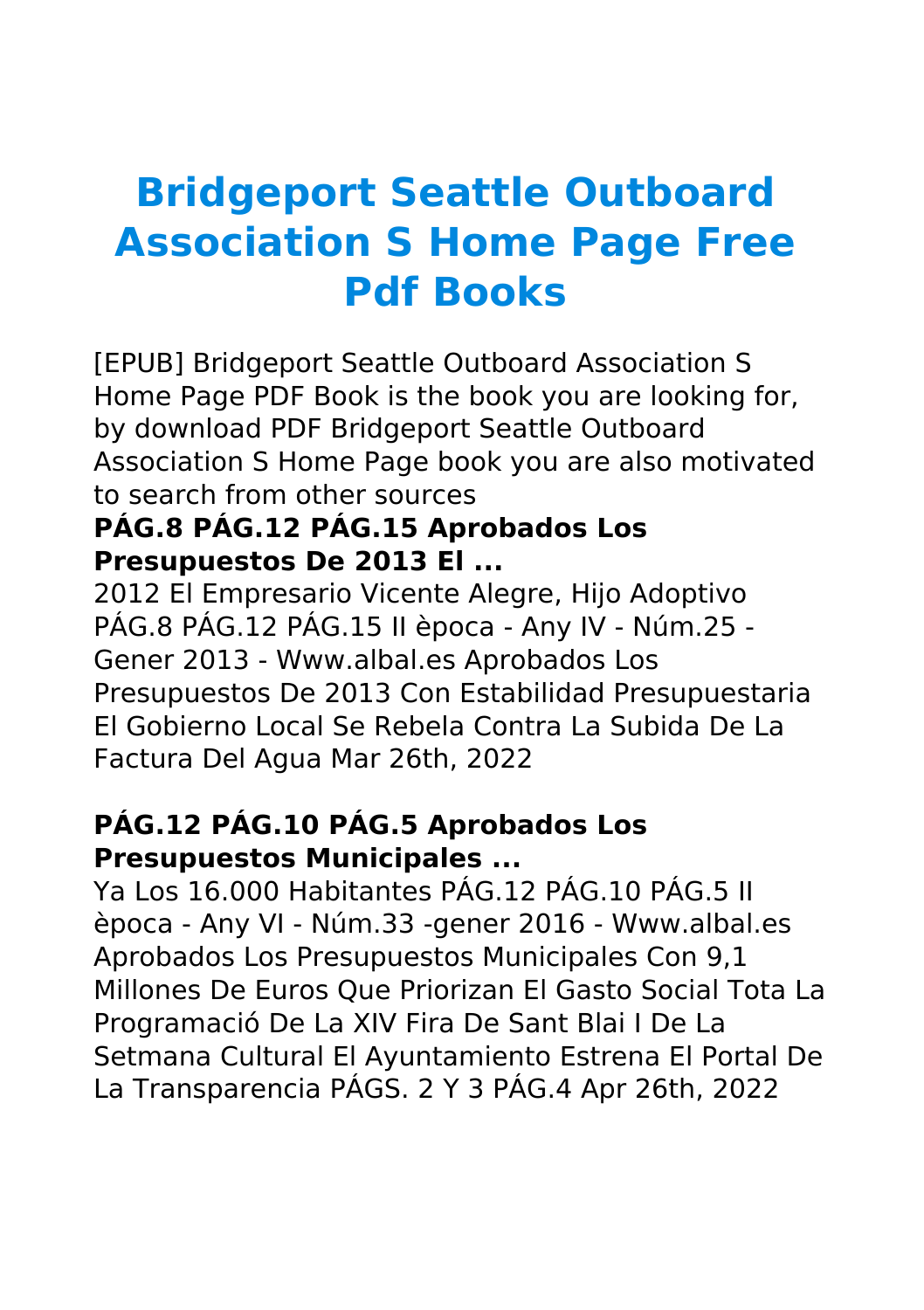# **Contraportada Pág. 5 Pág. 6 Pág. 7 Paréntesis**

Quemarropa, En Un Rincón Del Bosque. Unos Campesinos, Que Lo Encontraron Al Nacer El Día, Llevaron El Cuerpo A Su ... El Amor De Los Dos Hermanos, Los Celos De Uno, La Muerte Del Prefe-rido, El Crimen En Un Rincón Del Bos- ... Alguien Propone Cantar Canciones, Como Se Hacía Apr 12th, 2022

#### **Bridgeport Evening Farmer. (Bridgeport, Conn.) 1911-04-03 ...**

HIE FAKMEK: APRIL HOWLANDS ROWLAND'S Entrances In Main Street, Fairfield Avenge, And Cannon Street' The Weather Fair, Continued Cold Tonight, Unsettled Tomorrow Bridgeport, Coniv Monday, April 3, 1011. WAGE INCREASE AND HOLIDAY FOR PAINTERS Local Union Mechanics Gladdened By May 23th, 2022

## **The Seattle Post-intelligencer (Seattle, Wash.) (Seattle ...**

Pierce. Yesterday Mr. Frank J. Barnard, The Superintendent Of Public Schools, And Mr. H. V. Whitney, Went To Olympia At The Request Of The Board Of Education To Oppose The Measure. The Bill Narrowly Escaped Passage Yes-terday And The House Will Attempt To Re-consider It. It Is Short May 13th, 2022

#### **Seattle DPD - Seattle DPD - City Of Seattle Stormwater ...**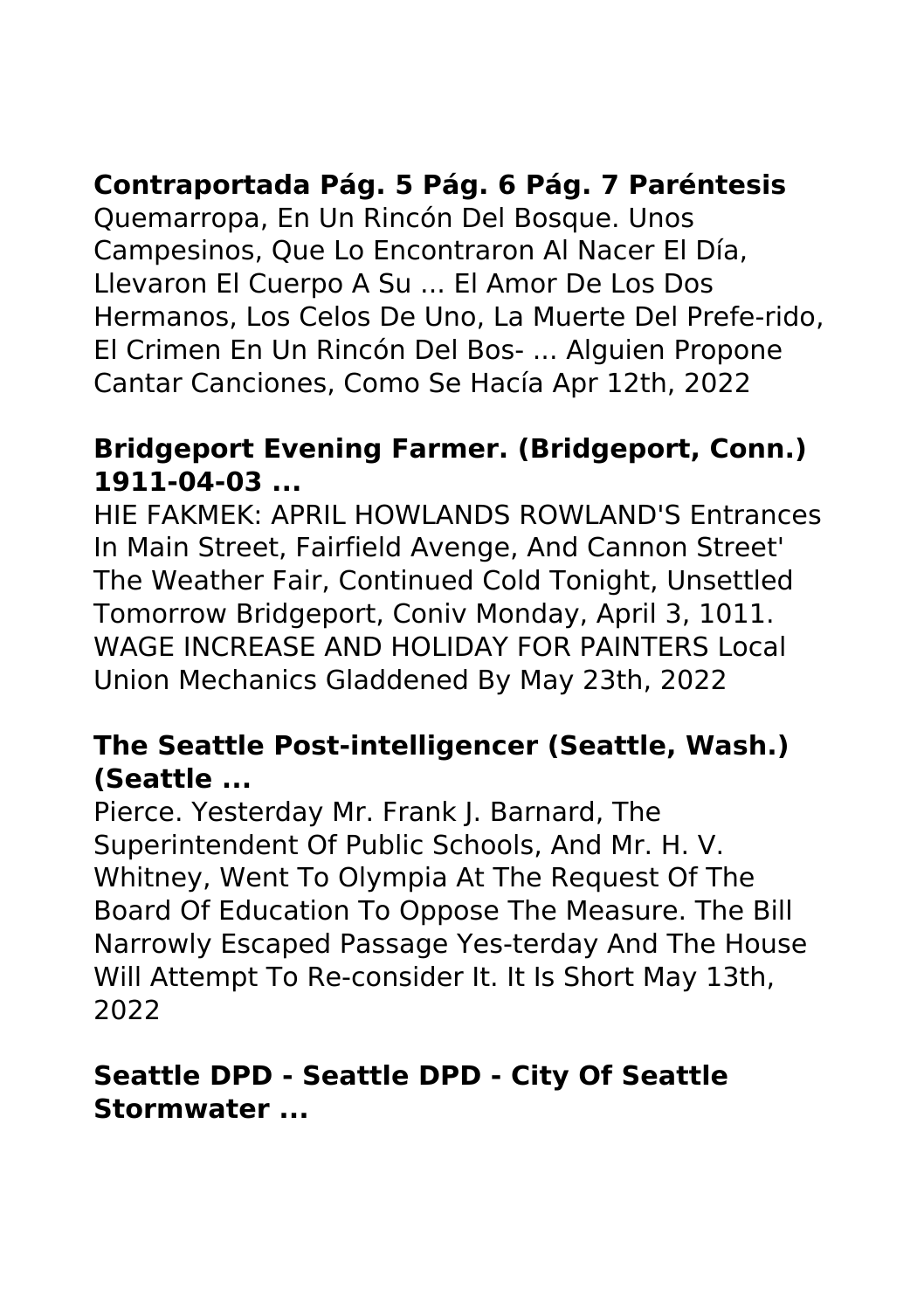Stormwater Manual Appendix A Of I Code And Section Reference: SMC 22.800-22.808 Type Of Rule: Code Interpretation Ordinance Authority: SMC 3.06.040 And SMC 3.32.020 Index: Title 22.800 Stormwater Code Approved: Date: /s/ (signature On File) Ray Hoffman Director, Seattle Public Utilities Mar 27th, 2022

## **The Seattle Star (Seattle, Wash.) (Seattle, Wash.) 1922-06 ...**

I Would Not Blame Him For Scolding Her. However, Any Man Who Would Strike A Girl Or Woman, Whether They Tie Long To His Own Family Or Not. Has A Brutal Streak In ... My Hear Mtas Orey: I Lute Read The Letter From "Hale Jan 13th, 2022

## **{Pág. 02} {Pág. 09} Prefeitura De Nova Odessa Divulga ...**

Falecimento Dos Amigos E/ou Cônjuges. Esses São Fatos Recorrentes, Mas O Clube Da Melhor Idade Demonstra Que Nunca é Tarde Para Se Viver, Para Fazer Novas Amizades E Curtir A Velhice Com Saú-de. Recordo-me Que, Na Inocência De Criança, Um Dia Perguntei A Sophia, Quando Tinha Por Volta De 60 Anos De Idade: "Vovó, Você Vai Viver Muito Tem - Mar 27th, 2022

#### **Mga Alituntunin Sa Pag-isolate At Pagquarantine Sa Bahay ...**

• Mga Menor De Edad At Indibidwal Na May Mga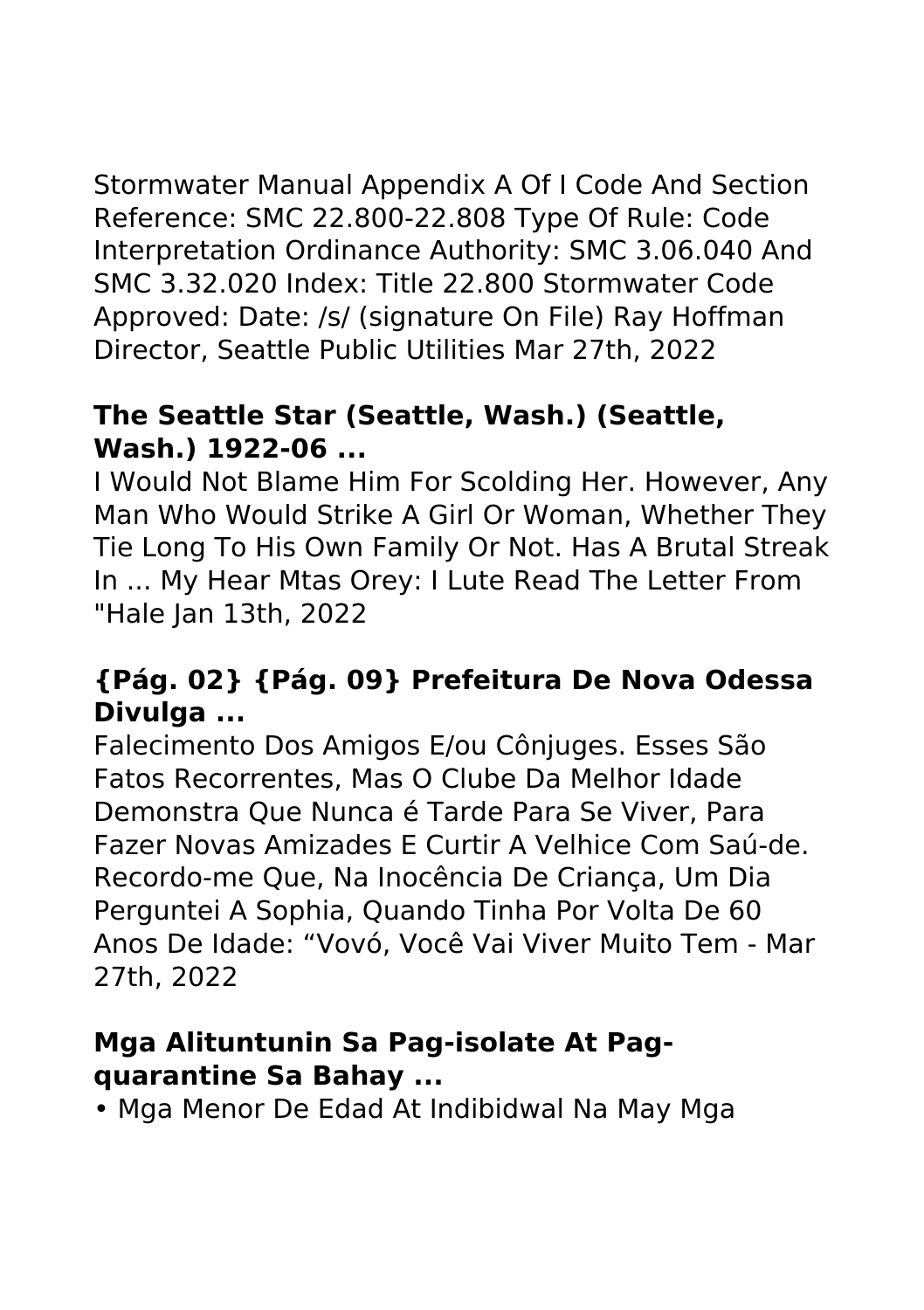Espesyal Na Pangangailangan Na Nangangailangan Ng Espesyalisadong Pangangalaga Mong Sundin Ang Mga Hakbang Sa Pag-isolate Sa Bahay. Subaybayan Nang Mabuti Ang Iyong Mga Sintomas At Humingi Ng Medikal Na Payo O Medikal Na Pangangalaga Kung Titindi Ang Mga Mar 14th, 2022

# **ARTICO SI 01 Pag. 24 DAKOTA SI 05 Pag. 28**

Artico SI 01 200x1200/8"x48" NAT SQ ARTICO Nuances, Knots And Tactile Feel Of Natural Wood Floors Are Faithfully Reproduced In Porcelain Stoneware With Excellent Technical Features. Maserungen, Knoten Und Taktile Empfindungen Von Holzböden Sind Naturgetreu In Feinsteinzeug M Jan 18th, 2022

## **Festivo-Supervivo: Pág. 4 ¿Temes Al Cambio? Pág**

Pero En Amor, Siempre Desde Su Amor. Esta Vez No Dimos Con Él En Las Frías Celebracio-nes De Semana Santa Ni En Los Cultos De Domin-go, Fuimos A Su Encuentro En Un Grupo De Artistas Y Diseñadores Que Usan El Arte Para Glorificarle; En Las Víctimas De Ocho Bombas En Sri Lanka; En Un Trovador Jan 12th, 2022

## **FOR Pag-IBIG Fund USE ONLY MEMBER'S DATA FORM Pag …**

Membership Registration With The Fund Does Not Automatically Qualify A Pag-IBIG Member To Avail Of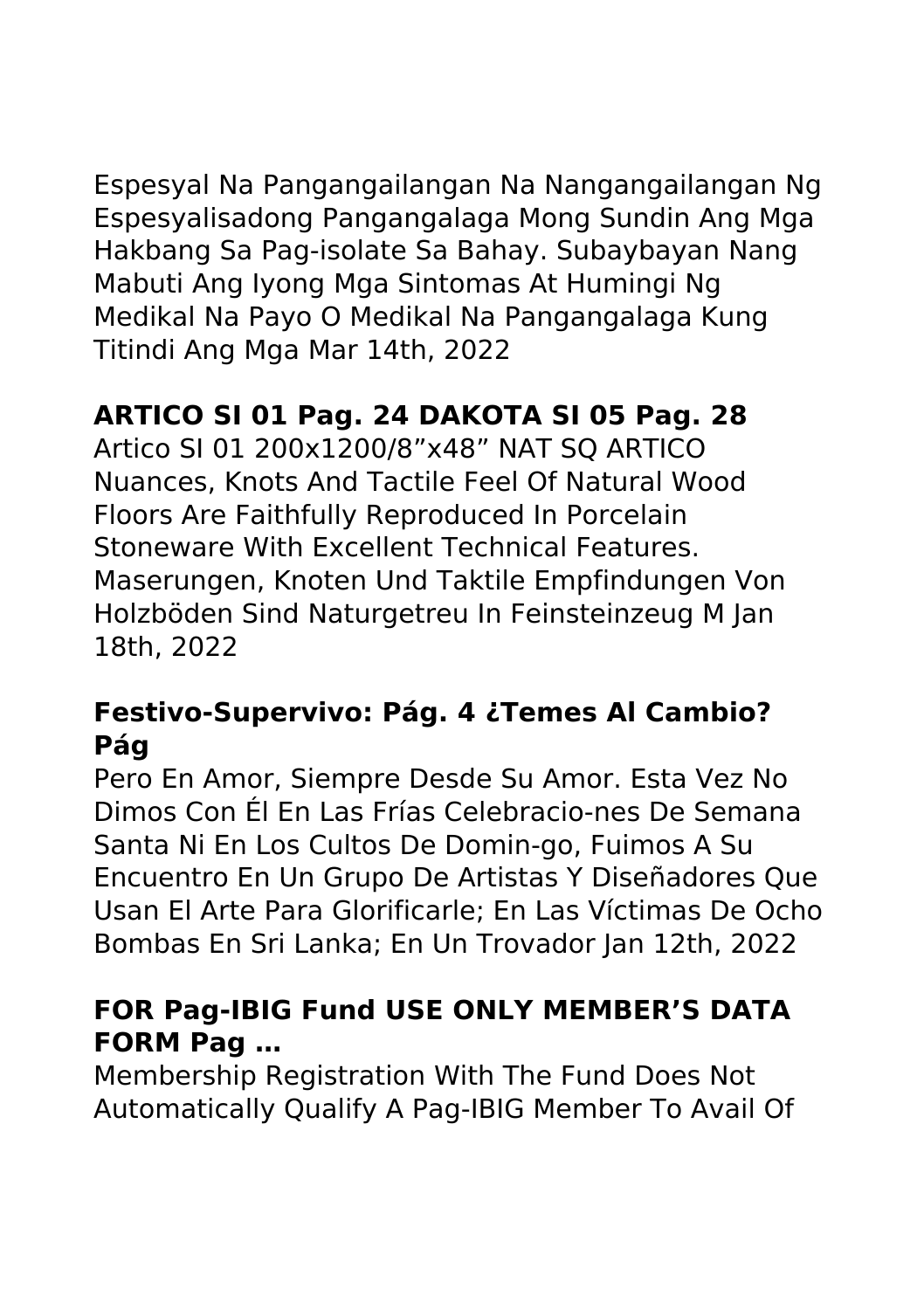The Fund's Various Loan Programs. A Pag-IBIG Member Must Satisfy The Eligibility Requirements And Comply With The Documentary Req Jan 13th, 2022

# **Pag.2 USA & LATIN AMERICA Pag.14 EUROPE**

Property Or Safety Of Others, Or As Needed To Support External Auditing, Compliance And Corporate Governance Functions. CNH Will Also Disclose Personal Information And Machine Data When Required To Do So By Law, Such As In Response To A Subpoena, Including To Law Enforcement Jun 3th, 2022

# **Little American Lake Seattle Outboard Association**

'Warbird Alley Warbird News Archive May 10th, 2018 - December 1998 Rescue Crews Searching For The Wreckage Of A Piper Cherokee In California S Salton Sea Have Discovered The Corro Apr 27th, 2022

## **Seattle SDCI - 2015 Seattle Building Code Elevator Excerpt**

Safety Code For Elevators And Escalators, ASME A17.1-2013, As Amended In This Ordinance And Appendices A Through D, F Through J, L, M And P Through V. Exceptions: 1.1. ASME A17.1 Sections 5.4, 5.5, 5.10 ((and)) , 5.11, And 5.12 Are Not Adopted. 1.2. ASME A17.1 Section 1.2.1, Purpose, Is Not Adopted. 2015 SEATTLE BUILDING CODE 639 . ELEVATORS AND CONVEYING SYSTEMS . 2. Safety Standard For ... Jan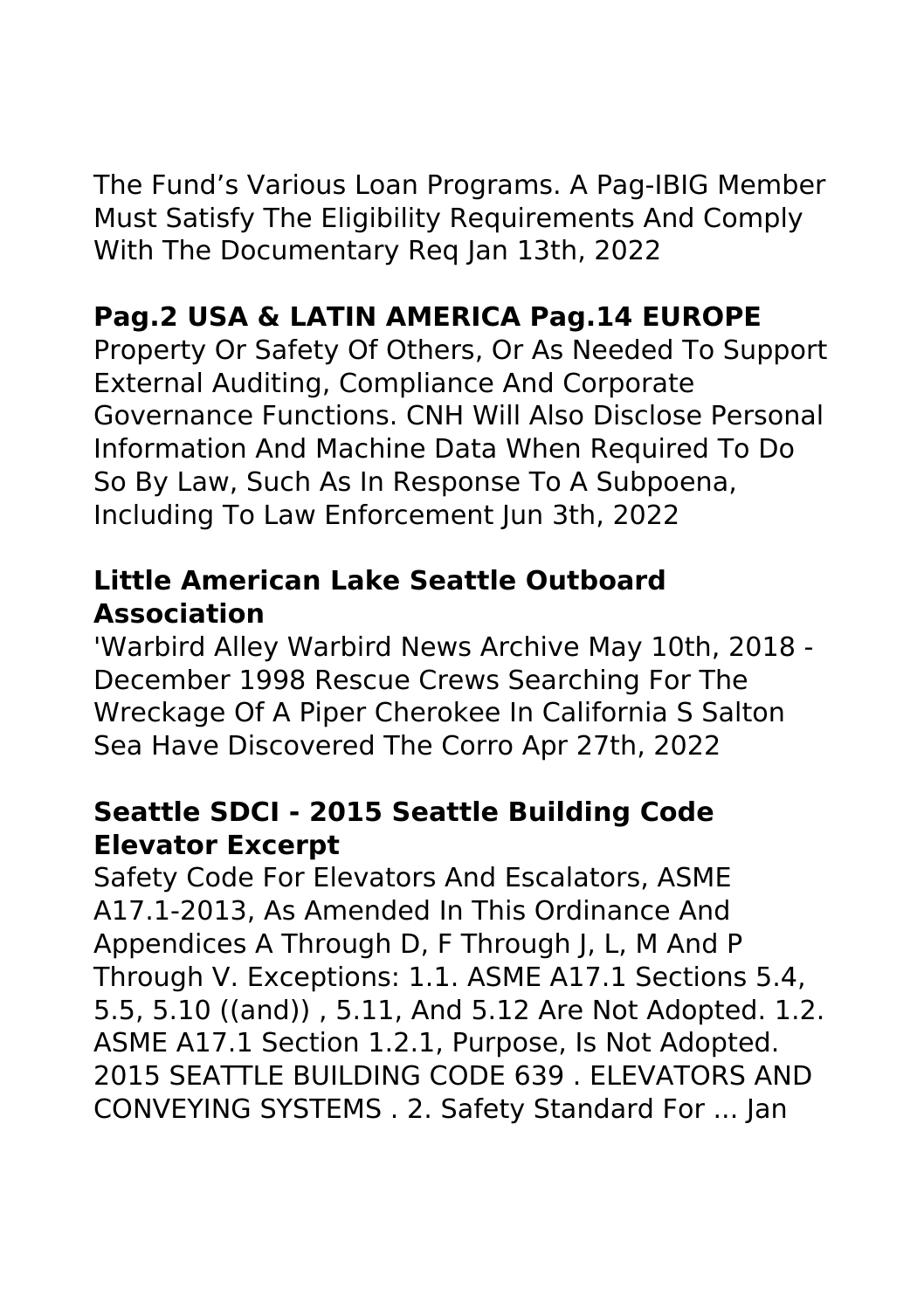# 8th, 2022

## **Seattle SDCI - Seattle Building Code, Chapter 16 ...**

Construction Provisions Of Section 2308 Shall Indicate The Following Structural Design Information: 1. Floor And Roof Live Loads. 2. ((Ground Snow)) Snow Load ((,Pg)). 3. Ultimate Design Wind Speed, Vult, (3-second Gust), Miles Per Hour (mph) (km/hr) And Nominal Design Wind Speed, Vasd, As Determined In Accordance With Section 1609.3.1 And Wind ... Feb 26th, 2022

## **Seattle SDCI - 2015 Seattle Mechanical Code, Chapter 12 ...**

1203.4 ABS Plastic Pipe. Joints Between ABS Plastic Pipe Or Fittings Shall Be Solvent-cemented Or Threaded Joints Conform-ing To Section 1203.3. 1203.5 Brass Pipe. Joints Between Brass Pipe Or Fittings Shall Be Brazed, Mechanical, Threaded Or Welded Joints Conforming To Section 1203.3. 1203.6 Brass Tubing. Joints Between Brass Tubing Or Fittings Jun 13th, 2022

## **Seattle DPD - 2012 Seattle Mechanical Code, Chapter 12 ...**

1203.4 ABS Plastic Pipe. Joints Between ABS Plastic Pipe Or Fittings Shall Be Solvent-cemented Or Threaded Joints Conform-ing To Section 1203.3. 1203.5 Brass Pipe. Joints Between Brass Pipe Or Fittings Shall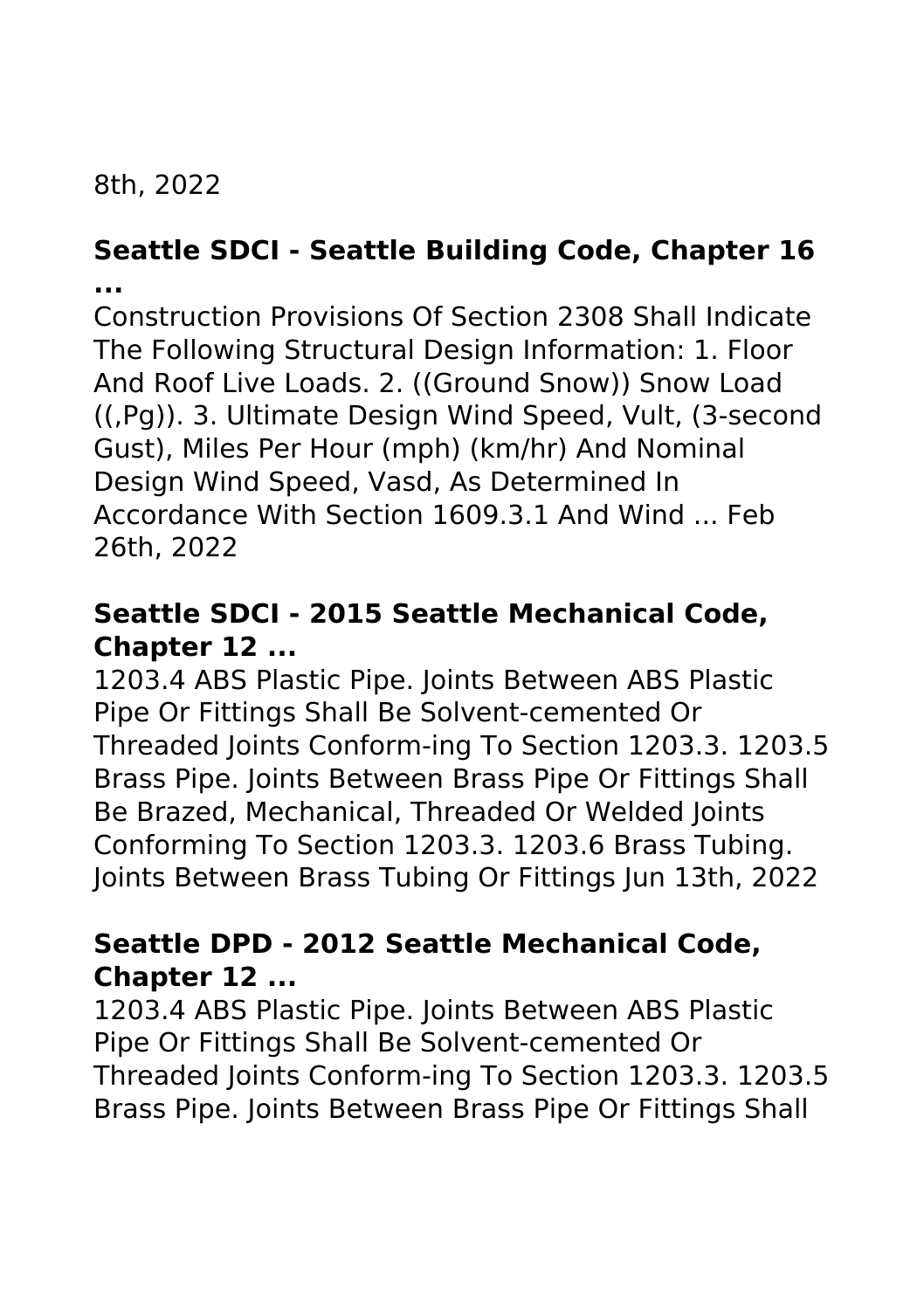Be Brazed, Mechanical, Threaded Or Welded Joints Conforming To Section 1203.3. 1203.6 Brass Tubing. Joints Between Brass Tubing Or Fittings Jun 24th, 2022

# **Seattle Symphony March 2018 Encore Arts Seattle**

College To Study Violin, Later Continuing Her Studies With Jascha Brodsky In Philadelphia And Winning An Audition To Join The Seattle Symphony In 1985. Today Kathleen Is Proud To Have Given Her Children The Opportunities She Did Not Have Growing Up. Her Daughter Is Studying Harp At Yale And Her Son Plays Trumpet With Jazz Groups In New York. May 11th, 2022

## **The "City Of Seattle, Campus - City University Of Seattle**

The "City University Of Seattle, Campus Emergency, Safety, And Accident Prevention Plan " Is Provided To Assist Members Of The Campus Community Before And During Emergencies. This Publication Addresses The Most Common Emergencies And Those That Are Most Likely To Occur In The Future. Jun 17th, 2022

#### **Seattle SDCI – Seattle Building Code, Chapter 11 ...**

Comply With This Chapter. 1103.2.11 Residential Group R-1. Buildings Of Group R-1 Containing Not More Than Five Sleeping Units For Rent Or Hire That Are Also Occupied As The Residence Of The Proprietor Are Not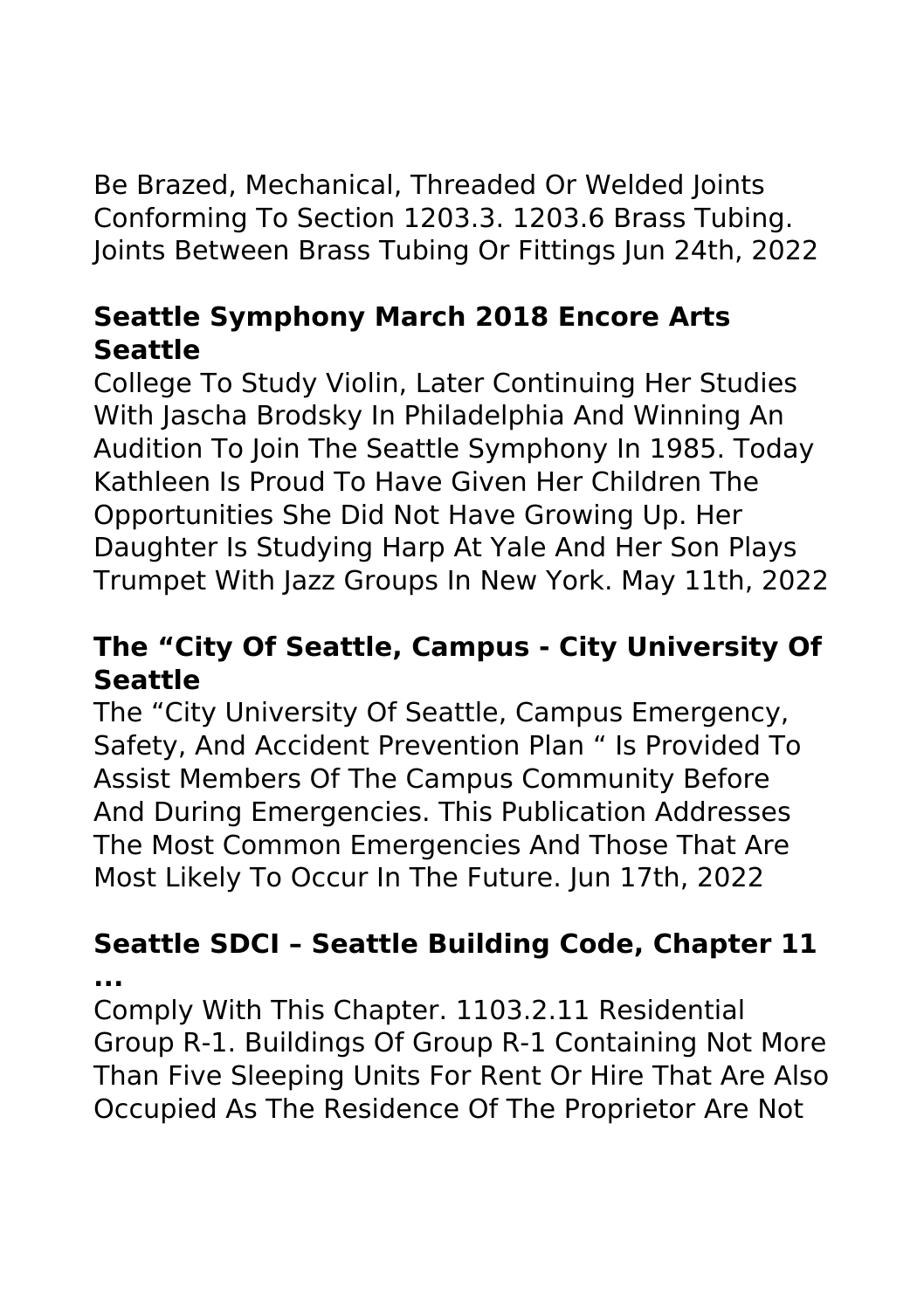Required To Comply With This Chapter. 1103.2.12 Day Care Facilities. Where A Day Care Facility Is Apr 10th, 2022

## **Seattle DPD - 2012 Seattle Building Code, Chapter 6 Types ...**

Are Required For Structures Built Using Type IV Construction (HT). For Glued-laminated Members The Equivalent Net Fin-ished Width And Depths Corresponding To The Minimum Nomi-nal Width And Depths Of Solid Sawn Lumber Are Required As Specified In Table 602.4. Cross Laminated Timber Dimensions Used In This Section Are Actual Dimensions. Jun 6th, 2022

## **SEATTLE ARTS & LECTURES AND THE SEATTLE PUBLIC LIBRARY ...**

Jones (see Lectures.org For The Full Lineup And List Of Past Speakers). Get More Ideas From SAL And SPL On Social Media, And Keep The Conversation Going By Using The Hashtag : #BookBingoNW2018. For "Recommended By An Independent : Bookseller," Consider Visiting One Of SAL's Feb 19th, 2022

## **Seattle SDCI – Seattle Existing Building Code, Chapter 5 ...**

503.1 Scope. Level 1 Alterations Include The Removal And Replacement Or The Covering Of Existing Materials, Elements, Equipment, Or Fixtures Using New